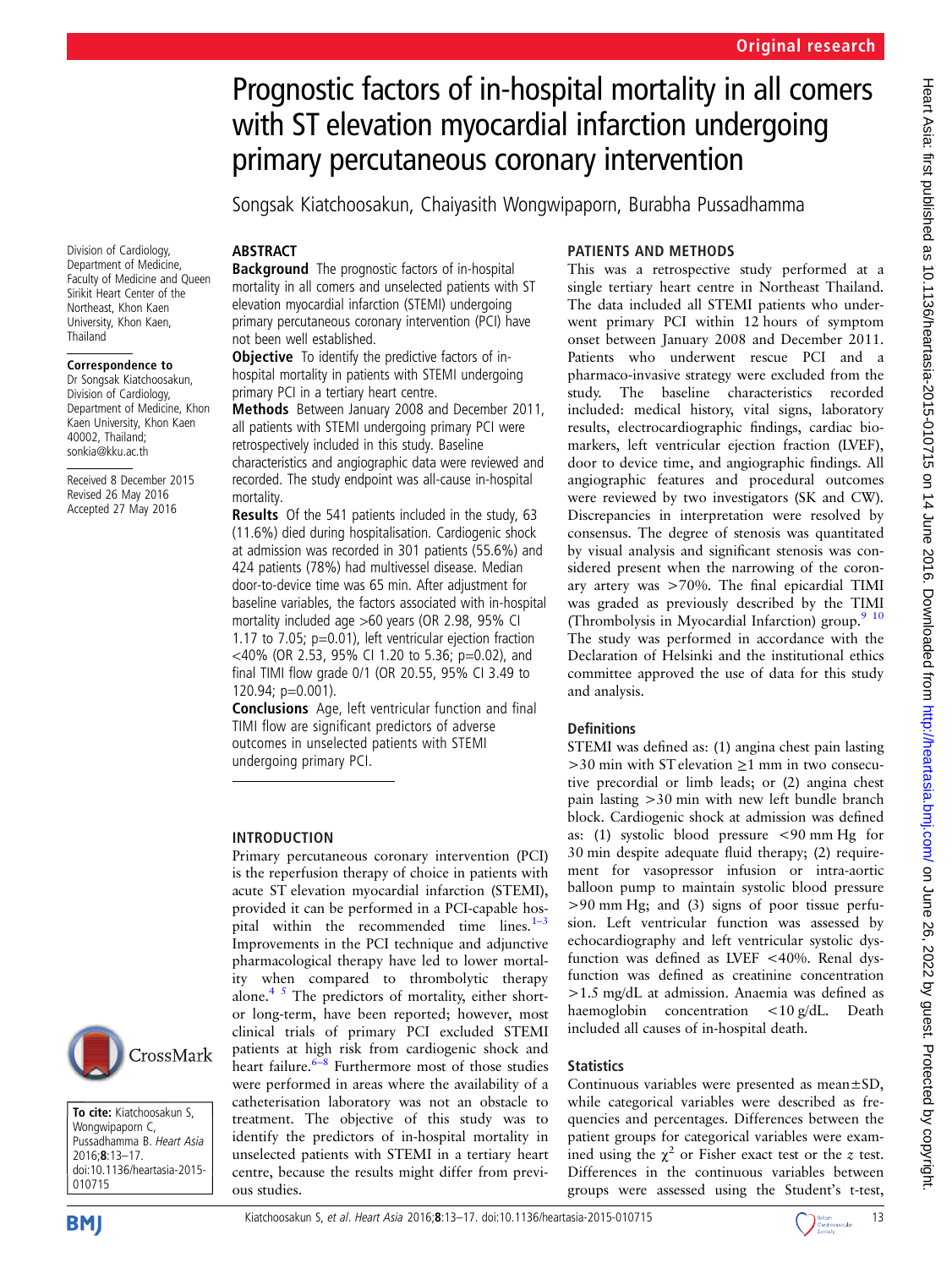Mann-Whitney U test, or Wilcoxon rank sum test, where appropriate. A univariate logistic model was used to examine the relationship between all clinical meaningful variables and in-hospital mortality. After each variable was tested independently in a univariate regression model, those that achieved a value of p<0.25 (and were clinically meaningful) were selected for testing in a multivariable logistic regression. ORs and 95% CIs were used to illustrate the association between potential variables and in-hospital mortality. A two-sided p value <0.05 was considered statistically significant. Stata V.10.0 was used to perform all statistical analyses (Stata Corp, College Station, Texas, USA).

#### RESULTS

#### Baseline characteristic

Between January 2008 and December 2011, 541 patients presenting with STEMI underwent primary PCI within 12 hours were included in the study. Of these 541 patients, 63 (11.6%) died during hospitalisation. Death was due to cardiac causes in 58 patients (92%) and non-cardiac causes in five patients (8%). Table 1 summarises the baseline characteristic of all the patients. The study population was predominately male (69%), with an average age of 63 years, and about one-third were diabetic. The mean total cholesterol and high density lipoprotein cholesterol values at admission were 189 mg/dL and 38.9 mg/dL, respectively. Cardiogenic shock at admission was recorded in 301 patients (55.6%) and intra-aortic balloon pump was used in 39% of all patients. About 95% of the patients received dual

antiplatelet (aspirin and clopidogrel) therapy and only 20% of the patients received β-blockers or ACE inhibitors during hospitalisation. The in-hospital mortality rate in patients with admission cardiogenic shock was 76%. Compared with the patients in the survival group, patients in the non-survival group were older, more likely to be female, non-smokers, have an LVEF <40%, be in cardiogenic shock at admission, exhibit renal dysfunction at admission, be anaemic, and have higher concentrations of admission troponin and plasma glucose.

### Coronary angiographic features and procedural outcomes

[Table 2](#page-2-0) shows the coronary angiographic features and procedural outcomes. The median door-to-device time was 65 min and ∼80% of the patients underwent PCI within 90 min after admission. Coronary angiography showed that 78% of the patients (n=424) had multivessel disease and the most commonly treated lesions were in the left anterior descending artery. The right coronary artery was found to be the infarct-related artery in 44% of all patients. There was no difference in number of vessel disease and the treated lesion between the survival and non-survival group. Thrombus aspiration was performed in 55% of all patients, and intracoronary glycoprotein IIb/IIIa was administered in 50% of all patients. Coronary stenting was performed in 86% of all patients. About 22% of the patients received drug eluting stents. Most of the infarct-related arteries were restored after PCI and the final TIMI grade 2/3 flow was achieved in 96.5% of the patients. The overall incidence of the no reflow phenomenon was 2.2%.

| Table 1 |  | Baseline characteristic of the study patients |  |  |  |
|---------|--|-----------------------------------------------|--|--|--|
|---------|--|-----------------------------------------------|--|--|--|

| <b>Variables</b>                              | Overall (n=541) | Survive (n=478)  | Death $(n=63)$   | p Value |
|-----------------------------------------------|-----------------|------------------|------------------|---------|
| Age, years (mean±SD)                          | $63.5 \pm 12.1$ | $62.6 \pm 12.0$  | $69.8 + 10.8$    | 0.001   |
| Male $(n, %)$                                 | 375 (69.3)      | 344 (71.9)       | 31 (49.2)        | 0.001   |
| BMI, $\text{kg/m}^2$ (mean $\pm$ SD)          | $23.3 \pm 3.9$  | $23.4 \pm 3.8$   | $23.0 \pm 3.7$   | 0.482   |
| Pulse rate (mean±SD)                          | $80.8 \pm 22.9$ | $80.4 \pm 21.7$  | $84.3 \pm 30.6$  | 0.213   |
| Diabetes mellitus (n, %)                      | 163 (30.1)      | 139 (29.8)       | 24 (38.1)        | 0.152   |
| Hypertension (n, %)                           | 198 (36.6)      | 171 (35.7)       | 27(42.8)         | 0.290   |
| Smoking (n, %)                                | 192 (35.4)      | 181 (37.8)       | 11(17.4)         | 0.001   |
| Previous CAD (n, %)                           | 42(7.7)         | 35(7.3)          | 7(11.1)          | 0.340   |
| Killip classification                         |                 |                  |                  |         |
| Class I (n, $\%$ )                            | 145 (26.8)      | 137 (28.6)       | 8(12.7)          | 0.004   |
| Class II $(n, %)$                             | 80 (14.8)       | 73 (15.2)        | 7(17.1)          |         |
| Class III (n, %)                              | 15(2.7)         | 15(3.14)         | 0(0)             |         |
| Class IV $(n, %)$                             | 301 (55.6)      | 253 (52.9)       | 48 (76.2)        |         |
| Cardiogenic shock at admission (n, %)         | 301 (55.6)      | 253 (52.9)       | 48 (76.1)        | 0.001   |
| Creatinine $>1.5$ mg/dL (n, %)                | 127(23.4)       | 102 (21.34)      | 25 (39.68)       | 0.001   |
| Haemoglobin <10 g/dL (n, %)                   | 75 (13.8)       | 56 (11.7)        | 19 (30.1)        | 0.001   |
| Admission troponin T, ng/mL (mean±SD)         | $4.6 \pm 7.5$   | $4.3 + 6.9$      | $6.9 + 10.7$     | 0.011   |
| Admission plasma glucose, mg/mL (mean±SD)     | 199.5±111.3     | 191.6±104.7      | 256.7±138.8      | 0.001   |
| Total cholesterol, mg/mL (mean±SD)            | 189.8±75.0      | $191.3 \pm 73.7$ | $172.4 \pm 89.5$ | 0.279   |
| LVEF <40% (n, %)                              | 123(22.7)       | 99 (20.7)        | 24 (38.0)        | 0.001   |
| Median door-to-device time (min)              | 65              | 65               | 60               | 0.734   |
| Door-to-device time >90 min                   | 119 (22.0)      | 108 (22.5)       | 11(9.2)          | 0.331   |
| Length of hospital stay (day) (mean $\pm$ SD) | 5.2(5.9)        | 5.5(6.1)         | 2.7(1.8)         | 0.001   |
| In-hospital medication                        |                 |                  |                  |         |
| ASA (n, %)                                    | 522.0 (96.5)    | 464.0 (97.0)     | 58.0 (92.0)      | 0.617   |
| Clopidogrel (n, %)                            | 513.0 (94.8)    | 455.0 (95.1)     | 58.0 (92.0)      | 0.237   |
| B-blocker (n, %)                              | 123.0(22.7)     | 122.0 (25.8)     | 1.0(1.6)         | 0.001   |
| ACEI (n, %)                                   | 101.0 (18.6)    | 99.0 (18.2)      | 2.0(3.4)         | 0.001   |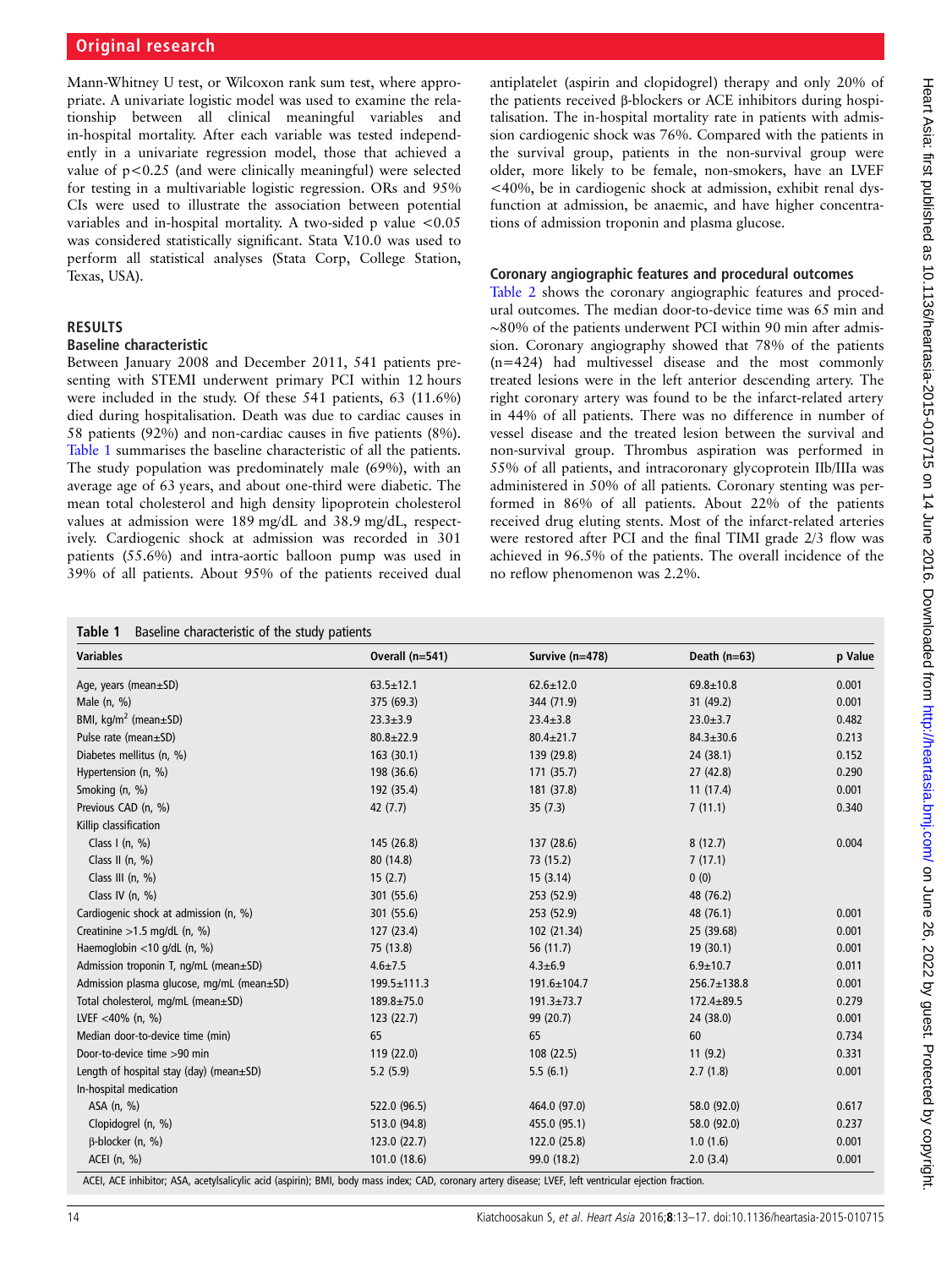#### <span id="page-2-0"></span>Table 2 Angiographic and procedural characteristics

| <b>Variables</b>                                    | Overall $(n=541)$ | Survive (n=478) | Death $(n=63)$  | p Value |
|-----------------------------------------------------|-------------------|-----------------|-----------------|---------|
| Single vessel disease (n, %)                        | 117(21.6)         | 97(20.2)        | 20(31.7)        | 0.262   |
| Double vessel disease (n, %)                        | 167(30.8)         | 151 (31.5)      | 16(25.4)        | 0.611   |
| Triple vessel disease (n, %)                        | 257 (47.5)        | 230 (48.1)      | 27(42.8)        | 0.605   |
| Left main disease (n, %)                            | 54 (9.9)          | 46(9.6)         | 8(12.7)         | 0.444   |
| Infarct related vessel=LAD $(n, %)$                 | 266(49.1)         | 236 (49.3)      | 30(47.6)        | 0.856   |
| Infarct related vessel=RCA $(n, %)$                 | 241 (44.5)        | 213 (44.5)      | 28 (44.4)       | 0.990   |
| Reference vessel diameter, mm (mean±SD)             | $3.26 \pm 0.08$   | $3.29 \pm 0.09$ | $3.00 \pm 0.08$ | 0.277   |
| Stented implanted (n, %)                            | 468.0 (86.5)      | 421.0 (88.1)    | 47.0 (74.6)     | 0.003   |
| Number of stent (mean $\pm$ SD)                     | 1.33(0.6)         | 1.34(0.6)       | 1.23(0.5)       | 0.259   |
| DES $(n, %)$                                        | 121.0(22.3)       | 113.0(23.6)     | 8.0(12.7)       | 0.549   |
| Use of thrombus aspiration $(n, %)$                 | 302(55.8)         | 271 (56.6)      | 31(49.2)        | 0.261   |
| Glycoprotein Ilb/Illa inhibitor administered (n, %) | 267(49.3)         | 239 (50.0)      | 28 (44.4)       | 0.407   |
| Initial TIMI flow grade $0/1$ (n, %)                | 336.0(62.1)       | 293.0 (61.3)    | 43.0(68.3)      | 0.248   |
| Final TIMI flow grade $0/1$ (n, %)                  | 19(3.5)           | 9(1.8)          | 10(15.8)        | 0.293   |

DES, drug eluting stent; LAD, left anterior descending artery; RCA, right coronary artery; TIMI, Thrombolysis in Myocardial Infarction.

#### In-hospital outcomes

#### Univariate and multivariate analysis

In the univariate analysis (table 3), in-hospital mortality was independently related to: age >60 years, female sex, LVEF <40%, cardiogenic shock at admission, renal dysfunction at admission, haemoglobin <10 g/dL, admission troponin, admission plasma glucose, reference vessel diameter, stent implantation, and final TIMI grade 0/1. After adjustment for baseline variables (table 4) in-hospital mortality was related to: age >60 years (OR 2.98, 95% CI 1.17 to 7.05), LVEF <40% (OR 2.53, 95% CI 1.20 to 5.36), and final TIMI grade 0/1 (OR 20.55, 95% CI 3.49 to 120.94).

| Table 3 Univariate analysis            |           |                  |         |  |  |
|----------------------------------------|-----------|------------------|---------|--|--|
| <b>Variables</b>                       | <b>OR</b> | 95% CI           | p Value |  |  |
| Age $>60$ years                        | 3.47      | 1.81 to 6.68     | 0.001   |  |  |
| Female sex                             | 2.63      | 1.49 to 4.64     | 0.001   |  |  |
| <b>BMI</b>                             | 0.97      | 0.91 to 1.04     | 0.482   |  |  |
| Pulse rate                             | 1.00      | 0.99 to 1.02     | 0.213   |  |  |
| Diabetes mellitus                      | 1.49      | 0.82 to 2.64     | 0.152   |  |  |
| Hypertension                           | 1.33      | 0.75 to 2.34     | 0.289   |  |  |
| Smoking                                | 0.33      | $0.15$ to $0.66$ | 0.001   |  |  |
| Previous CAD                           | 1.58      | 0.67 to 3.71     | 0.420   |  |  |
| Cardiogenic shock at admission         | 2.82      | 1.50 to 5.57     | 0.001   |  |  |
| Creatinine >1.5 mg/dL                  | 7.42      | 1.33 to 4.33     | 0.001   |  |  |
| Haemoglobin <10 g/dL                   | 3.30      | 1.69 to 6.27     | 0.001   |  |  |
| Admission troponin T                   | 1.03      | 1.00 to 1.06     | 0.015   |  |  |
| Admission plasma glucose               | 1.04      | 1.002 to 1.006   | 0.001   |  |  |
| LVEF $<$ 40%                           | 3.01      | 1.60 to 5.62     | 0.001   |  |  |
| Door-to-device time >90 min            | 0.71      | 0.32 to 1.44     | 0.330   |  |  |
| Triple vessel disease                  | 0.57      | 0.30 to 1.06     | 0.077   |  |  |
| Infarct vessel=LAD                     | 0.93      | 0.55 to 1.56     | 0.790   |  |  |
| Infarct vessel=RCA                     | 0.99      | $0.59$ to $1.68$ | 0.980   |  |  |
| Reference vessel diameter              | 0.59      | 0.36 to 0.96     | 0.035   |  |  |
| Stented implanted                      | 0.39      | 0.21 to 0.80     | 0.001   |  |  |
| Use of glycoprotein Ilb/Illa inhibitor | 0.80      | 0.45 to 1.40     | 0.400   |  |  |
| Use of thrombus aspiration             | 1.13      | $0.65$ to $1.98$ | 0.651   |  |  |
| Final TIMI flow grade 0/1              | 9.83      | 3.39 to 28.48    | 0.001   |  |  |

BMI, body mass index; CAD, coronary artery disease; LAD, left anterior descending artery; LVEF, left ventricular ejection fraction; RCA, right coronary artery; TIMI, Thrombolysis in Myocardial Infarction.

#### **DISCUSSION**

The present study found that: (1) age  $>60$  years, LVEF <40%, and final TIMI flow are related to in-hospital mortality; and (2) in-hospital mortality is high in unselected patients with STEMI transferred to the tertiary heart centre.

Although previous studies identified risk factors for shortand long-term outcomes for patients with ST elevation, it is unknown whether these can be generalised to all patients in modern daily practice. The emergence of primary PCI has dramatically improved outcomes for patients with STEMI in the last decade.<sup> $11$  12</sup> The improvement in vessel patency and the higher rate of TIMI flow, and the reduction of fatal haemorrhagic stroke, are the key reasons for the success of primary PCI. Moreover, in-hospital mortality has consistently declined over the last decade. Age and LVEF are the most consistent predictors of mortality in STEMI since the introduction of aspirin and thrombolytic therapy. $13-15$  $13-15$  Recent clinical trials have moreover combined the clinical and angiographic information for identifying the predictors of mortality in STEMI. Impaired LV systolic function remains a dominant predictor of cardiovascular events among STEMI patients undergoing PCI.<sup>7</sup> <sup>16-19</sup>

Mounting evidence demonstrates that about half of patients with STEMI have multivessel coronary artery disease.<sup>20</sup> <sup>21</sup> The incidence of multivessel coronary artery disease in the

| Multivariate analysis<br>Table 4 |       |                |         |  |
|----------------------------------|-------|----------------|---------|--|
| <b>Variables</b>                 | 0R    | 95% CI         | p Value |  |
| Age $>60$ years                  | 2.98  | 1.17 to 7.05   | 0.01    |  |
| Female sex                       | 1.33  | 0.60 to 2.92   | 0.48    |  |
| Smoking                          | 0.69  | 0.27 to 1.81   | 0.46    |  |
| Cardiogenic shock at admission   | 1.78  | 0.82 to 3.87   | 0.14    |  |
| Creatinine $>1.5$ mg/dL          | 0.81  | 0.37 to 1.81   | 0.62    |  |
| Haemoglobin <10 g/dL             | 2.19  | 0.97 to 4.93   | 0.06    |  |
| Admission troponin T             | 0.99  | 0.95 to 1.04   | 0.83    |  |
| Admission plasma glucose         | 1.00  | 1.000 to 1.006 | 0.01    |  |
| LVEF $<$ 40%                     | 2.53  | 1.20 to 5.36   | 0.02    |  |
| Triple vessel disease            | 1.86  | 0.73 to 4.72   | 0.19    |  |
| Reference vessel diameter        | 0.99  | 0.69 to 1.42   | 0.97    |  |
| Stented implanted                | 0.85  | 0.31 to 2.37   | 0.77    |  |
| Final TIMI flow grade 0/1        | 20.55 | 3.49 to 120.94 | 0.001   |  |

LVEF, left ventricular ejection fraction; TIMI, Thrombolysis in Myocardial Infarction.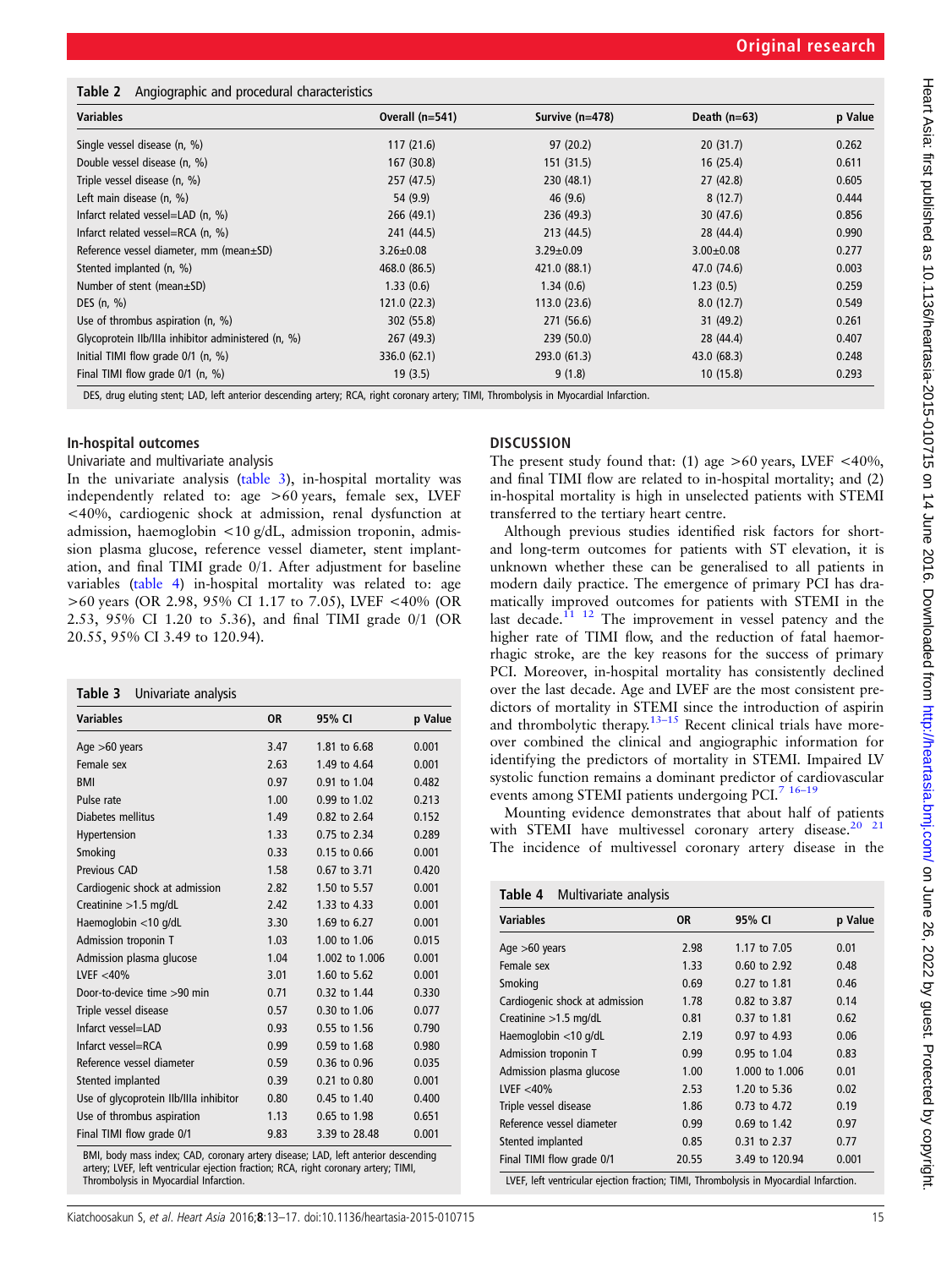present study is ∼78%, which is relatively high compared to previous studies.[21 22](#page-4-0) Although several studies have reported that a greater degree of coronary artery disease is associated with a worse prognosis in these patients, multivessel coronary artery disease was not an independent risk factor of in-hospital mortality in the present study. This indicates that primary PCI of the infarct-related artery may be sufficient to reduce in-hospital mortality.

System delays to reperfusion are correlated with higher rates of mortality and morbidity.[2](#page-4-0) Door-to-device time is critical and key to preserving the jeopardised muscle.<sup>[3 23](#page-4-0)</sup> Although the majority of the patients (78%) in the present study underwent primary PCI within 90 min or less, a significant number of patients (22%) still had a door-to-device time >90 min. The causes of in-hospital delay may due to the patient preparation process, including the blood sample draw process, electrocardiographic and echocardiographic examination, and resuscitation therapy in the emergency room. The skip emergency room strategy may reduce the door-to-device time and probably improve patient outcomes.

A key to the success of primary PCI in patients with STEMI is patency of the infarct related artery after revascularisation therapy.[4](#page-4-0) TIMI grade has been accepted as the gold standard for evaluating patency of the epicardial artery. Most of the patients in the present study (96.5%) achieved TIMI flow grade 2/3 and the overall incidence of no-reflow phenomenon was 2.2%. Thrombus aspiration was performed in 55% of the patients and intracoronary glycoprotein IIb/IIIa inhibitor was administered in 49% of them.

The in-hospital mortality (11.6%) was higher than that reported in previous clinical trials.<sup>[24 25](#page-4-0)</sup> Shihara et  $al^{22}$  $al^{22}$  $al^{22}$  reported in-hospital and 1-year mortality rates of 7.1% and 10.9%, respectively. The high mortality rate in the present study may be attributable to the high proportion of patients with cardiogenic shock transferred to our heart centre. The non-high risk and stable patients were probably treated at local hospitals and transferred for risk stratification after the event.

The definition of cardiogenic shock and the difference of the study population may contribute to the higher prevalence of cardiogenic shock in this study compared to previous studies.[26 27](#page-4-0) The incidence of acute myocardial infarction complicated by cardiogenic shock in a single community hospital reported by Goldberg et  $al^{26}$  $al^{26}$  $al^{26}$  was 7.1% and the in-hospital mortality was 71.7%. Awad et  $al^{27}$  $al^{27}$  $al^{27}$  reported that the incidence of cardiogenic shock in the Global Registry of Acute Coronary Events (GRACE) registry was 4.6% and the overall mortality rate was 59.4%. The haemodynamic criteria for cardiogenic shock, including pulmonary capillary wedge pressure and cardiac index information, were not available in the present study; therefore, other possible causes of hypotension including hypovolaemic shock, right ventricular infarction, and hypotension secondary to bradycardia could not be absolutely excluded. However, in the present study, most of the patients with admission cardiogenic shock (70.4%) required intra-aortic balloon pump therapy to support their haemodynamic status, and may represent the high-risk STEMI population who required intensive cardiac care and early coronary interventions.

Risk stratification in patients with STEMI is crucial for guiding therapy and managing patient risk. The risk score and multivariable model derived from clinical trials comprised highly selected populations but may not include all patients in daily clinical practice. $28$  Differences in treatment strategy and the availability of coronary intervention may result in different outcomes. A TIMI risk score for STEMI is clinically useful for

triaging and managing fibrinolytic-eligible patients, but may not suitable for those undergoing a revascularisation procedure in PCI-capable hospitals.<sup>[13](#page-4-0)</sup> The CADILLAC risk score defined seven risk factors (age  $>65$  years, Killip class 2/3, LVEF <40%, anaemia, renal insufficiency, triple vessel disease, and TIMI flow grade) that accurately predict short- and long-term outcomes in patients with STEMI undergoing primary PCI.<sup>[17](#page-4-0)</sup> The CADILLAC risk score was derived from two clinical trials that excluded patients with cardiogenic shock at presentation. The GRACE risk score—a multivariable logistic regression model derived from patients with non-ST elevation and ST elevation acute coronary syndrome enrolled in GRACE—has not been verified for patients with STEMI undergoing primary PCI.<sup>[29](#page-4-0)</sup> Sanguanwong et al,  $30$  using data from the Thai Acute Coronary Syndrome Registry (TACSR), reported that age  $\geq$ 75 years, diabetes, shock, and cardiac arrhythmias were predictors of in-hospital mortality in patients with STEMI. The total mortality rate in TACSR was 17% and primary PCI was performed in 22.24% of all patients. Recently, the ALPHA score defined five variables (age, heart rate, systolic blood pressure, access site, and anterior localisation of the infarction) that were associated with 30-day mortality in patients with STEMI treated with primary PCI.<sup>31</sup> The ALPHA score could be calculated without the need for ventriculography and blood tests.

#### Limitations

There are several limitations of the present study that should be acknowledged. First, the retrospective observational study design is subject to bias. Second, single centre operator experience should be taken into account. Third, patients who underwent rescue PCI and a pharmaco-invasive approach—as recommended by the current guideline—were excluded. Finally, the diagnosis of admission cardiogenic shock might be overestimated in this present study due to the lack of haemodynamic criteria for cardiogenic shock.

#### **CONCLUSION**

This study demonstrates that age  $>60$  years, LVEF <40%, and final TIMI grade 0/1 are significant predictors of in-hospital

#### Key messages

# What is already known about this subject? Aging and left ventricular function are predictors of short- and

long-term mortality in patients with ST elevation acute coronary syndrome in randomised controlled trials.

#### What does this study add?

The present study adds important information on very high-risk patients with ST elevation myocardial infarction (STEMI) undergoing primary percutaneous coronary intervention in a tertiary heart centre. The proportion of patients with cardiogenic shock is higher than those reported in previous studies. The present study demonstrated that age, left ventricular ejection fraction, and final TIMI flow were associated with in-hospital mortality.

#### What might this impact on clinical practice? The results of this study support the use of intensive treatment in high-risk patients with STEMI to improve the clinical outcomes.